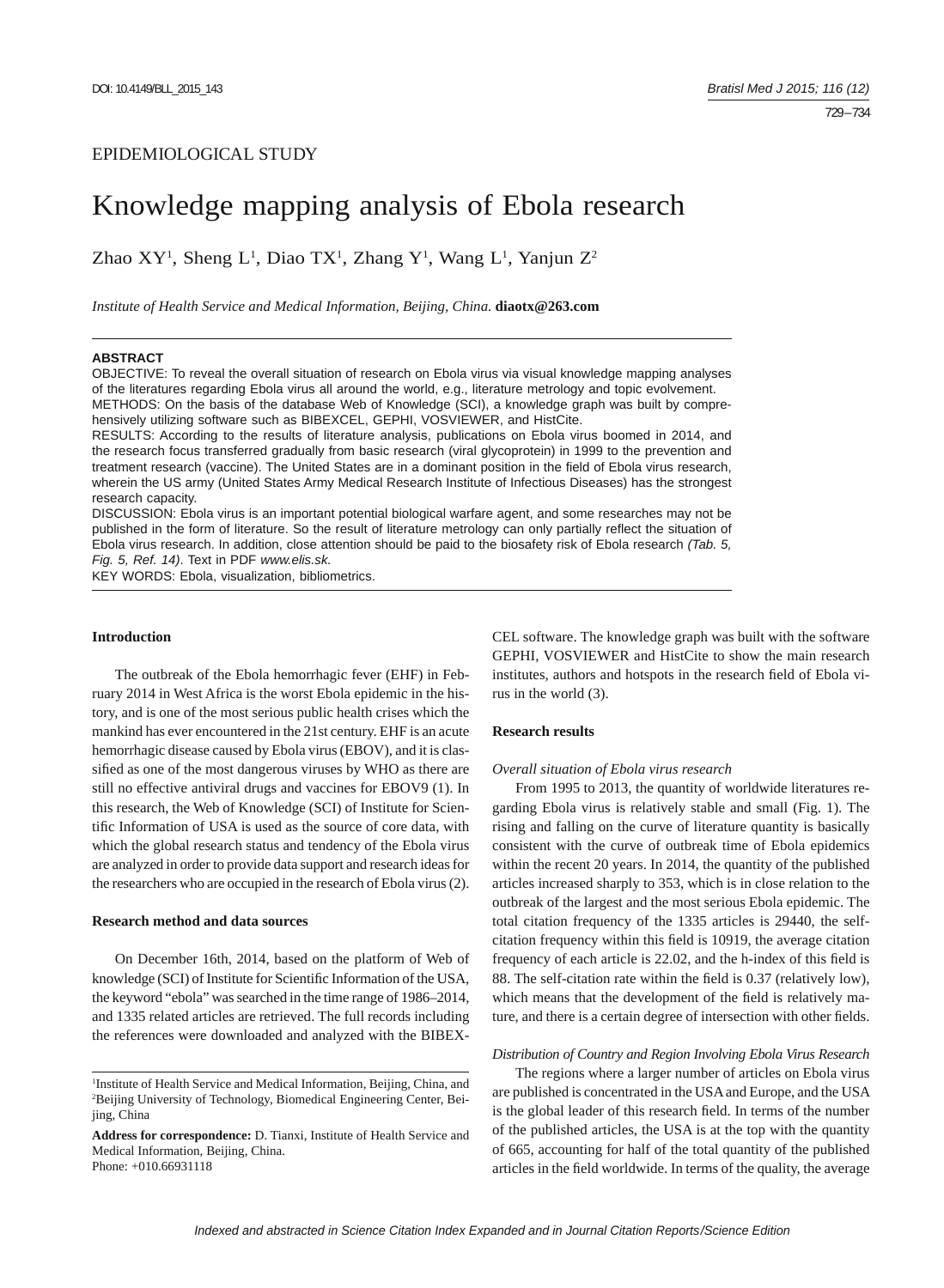





Fig. 1. The quantity of annually published articles in the field of Ebola virus research worldwide (left) and the citation frequency (right).

citation frequency of articles published in the USA is 33.95 and the h-index is 80, which are apparently higher than those of other countries. Moreover, Canada, Germany, France, Japan, the UK, Russia, Gabon, Belgium and Switzerland also have published a large quantity of articles regarding Ebola virus (Tab. 1).

# *Comparison of the strength of Ebola virus research institutions*

Judging from the quantity and quality of the published articles, the US Army Medical Research Institute of Infectious Diseases (USAMRIID) is a giant in the field of Ebola virus research. This institute has published 165 articles in total in this field, with the average citation frequency of 48.78 and the h-index of 56, and

**Tab. 1. Top 10 countries with the largest quantity of articles regarding Ebola virus.**

| Country     | Quantity of the           | Percentage | Average Citation h-index |    |
|-------------|---------------------------|------------|--------------------------|----|
|             | <b>Published Articles</b> | (% )       | Frequency                |    |
| The USA     | 665                       | 48.99      | 33.95                    | 80 |
| Canada      | 118                       | 8.826      | 25.84                    | 32 |
| Germany     | 115                       | 8.601      | 41.62                    | 37 |
| France      | 92                        | 6.881      | 37.49                    | 31 |
| Japan       | 87                        | 6.507      | 24.78                    | 25 |
| The UK      | 62                        | 4.637      | 12.31                    | 10 |
| Russia      | 39                        | 2.917      | 15.62                    | 11 |
| Gabon       | 39                        | 2.917      | 51.23                    | 23 |
| Belgium     | 38                        | 2.842      | 19.87                    | 15 |
| Switzerland | 38                        | 2.842      | 23.58                    | 13 |

the quantity and quality of the published articles are significantly higher than other institutes. The other leading institutes include the Centers for Disease Control and Prevention in the USA (CTR DIS CONTROL PREVENT), National Institute of Allergy and Infectious Diseases of National Institutes of Health in the USA (NIAID, NIH), National Microbiology Laboratory of Public Health Agency of Canada (PUBL HLTH AGCY CANADA), University of Manitoba in Canada (UNIV MANITOBA), Philipps University of Marburg in Germany (UNIV MARBURG), the University of Tokyo in Japan (UNIV TOKYO), the University of Pennsylvania in the USA (UNIV PENN), the University of Wisconsin in the USA (UNIV WISCONSIN), and International Center for Medical Research of Franceville in Gabon (CTR INT RECH MED FRANCEVILLE) (Tab. 2). Through the analysis on the cooperation between the global institutions it was found that of the top 10 research institutions with the highest number of relevant articles, 6 are located in the core of the cooperation network, with high influence during cooperative processes. They are the US Army Medical Research Institute of Infectious Diseases, the Centers for Disease Control and Prevention in the USA, National Institute of Allergy and Infectious Diseases of National Institutes of Health in the USA, University of Manitoba in Canada, Philipps University of Marburg in Germany and the University of Tokyo in Japan (Tab. 2). The quantity of the published articles of the International Center for Medical Research of Franceville in Gabon ranks num-

|  |  |  |  |  |  |  | Tab. 2. Top 10 institutions with the highest quantity of published articles regarding Ebola virus in the world. |
|--|--|--|--|--|--|--|-----------------------------------------------------------------------------------------------------------------|
|--|--|--|--|--|--|--|-----------------------------------------------------------------------------------------------------------------|

| Name of Institution                                                                                        | Quantity of<br>Published<br>Articles | <b>Total Citation</b><br>Frequency | Average<br>Citation<br>Frequency | h-index |
|------------------------------------------------------------------------------------------------------------|--------------------------------------|------------------------------------|----------------------------------|---------|
| US Army Medical Research Institute of Infectious Diseases (USAMRIID)                                       | 165                                  | 8048                               | 48.78                            | 56      |
| Centers for Disease Control and Prevention of the USA                                                      | 124                                  | 6093                               | 49.14                            | 47      |
| National Institute of Allergy and Infectious Diseases of the National Insti-<br>tutes of Health of the USA | 106                                  | 3010                               | 28.4                             | 30      |
| National Microbiology Laboratory of Public Health Agency of Canada                                         | 85                                   | 2209                               | 25.99                            | 27      |
| University of Manitoba, Canada                                                                             | 74                                   | 1910                               | 25.81                            | 24      |
| Philipps University of Marburg, Germany                                                                    | 67                                   | 3327                               | 49.66                            | 31      |
| University of Tokyo, Japan                                                                                 | 65                                   | 1680                               | 25.85                            | 24      |
| University of Pennsylvania, the USA                                                                        | 52                                   | 2182                               | 41.96                            | 21      |
| University of Wisconsin, the USA                                                                           | 50                                   | 1960                               | 39.20                            | 24      |
| International Center for Medical Research of Franceville in Gabon                                          | 30                                   | 1540                               | 54.73                            | 18      |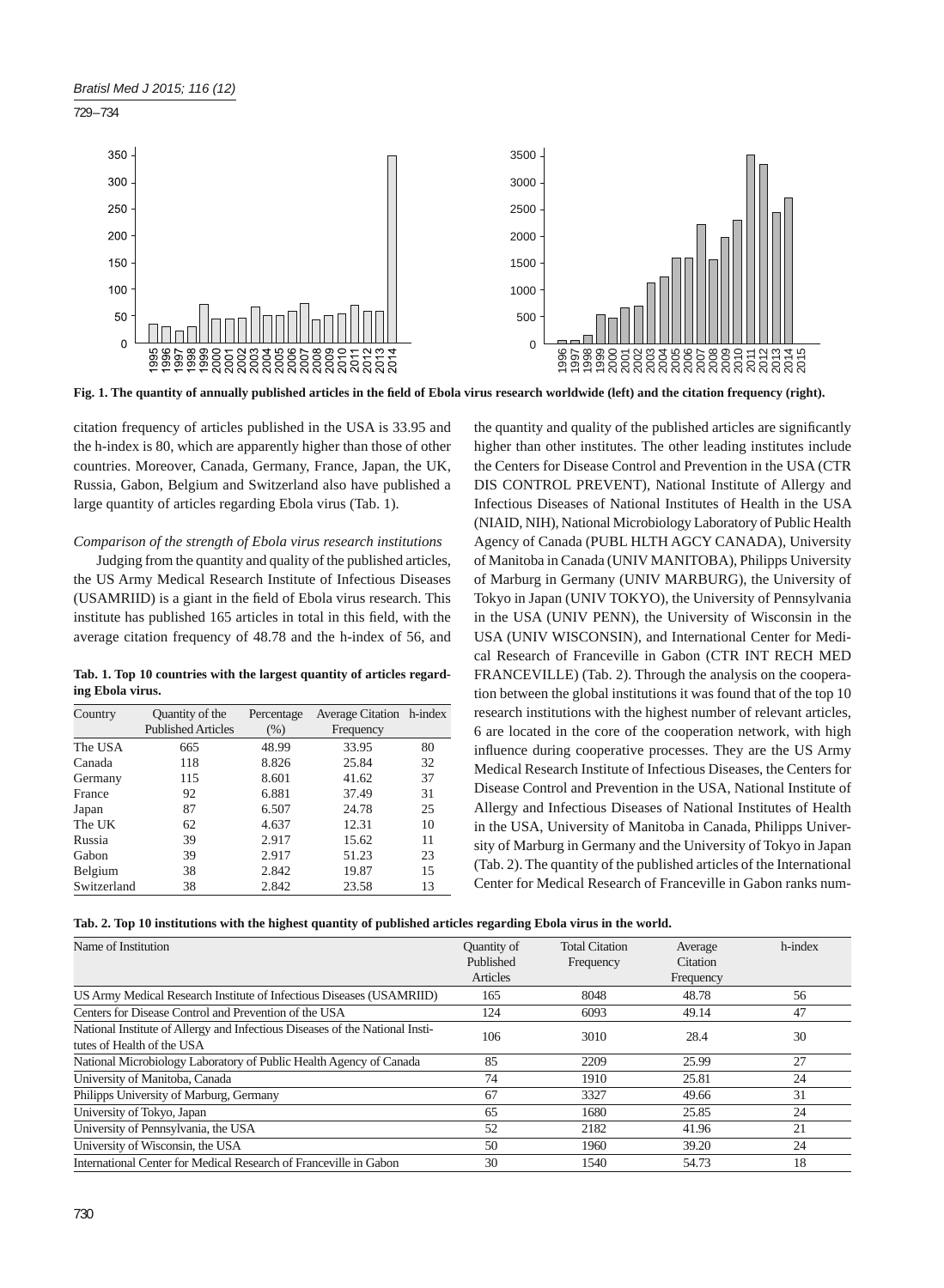

Fig. 2. Global cooperation network of the institutions in the field of **ebola virus research.**

ber 10, but its average citation frequency of the published article (54.73) is the highest. The reason may be that the research center received the Ebola patients directly during many outbreaks and can separate firstly the pathogenic viral strain. Most of these articles are published by cooperating with the research institutions of other countries including the USA, France, the UK, Germany, Switzerland, Thailand and South Africa (Fig. 2).

#### *Distribution of core authors engaged in the research of Ebola virus*

After data cleaning, the top 10 scientists (corresponding author) who published the largest number of articles in the field of Ebola virus research are ranked, wherein 9 scientists are employed in the institutions of the USA, including NIAID (under NIH), University of Texas, Centers for Disease Control and Prevention, University of Wisconsin and the USAMRIID. Only 1 scientist is employed in University of Marburg, Germany (Tab. 3). By analysing the global coauthoring network of Ebola virus research, it was found that among the top 10 corresponding authors, 6 are in the core of the coauthoring network and are active scientists participating in much cooperation and with higher influence. They are Feldmann (No. 1), Geisbert (No. 2), Rollin (No. 3), Jahrling (No. 5), Kawaoka (No. 6) and Ksiazek (No. 10). Close cooperation relationship is established between them, and they also have their own cooperation networks.

Among them, Feldmann H, who is employed in NIH USA, ranks No.1 with 124 published articles and the h-index of 34. After graduation with the doctoral degree in 1988, Feldmann worked in the Institute of Virology of the University of Marburg in Germany at first, and then was in charge of the special pathogen project of the National Microbiology Laboratory of the Public Health Agency of Canada from 1999 to 2008. Now he works in the NIAID of NIH of the USA. Feldmann is an expert in the management of high level (BSL-4) laboratory and a consultant of the WHO on the viral hemorrhagic fever and related pathogens. He is mainly engaged in the pathogenic mechanism, animal model, diagnosis, medicine and vaccine research of hemorrhagic fever (4).

Geisbert TW from the University of Texas in USA ranks No. 2 in the quantity of the published articles, and the total citation frequency and the h-index of his articles both ranks the first in the world. Geisbert graduated from the West Maryland College (now McDaniel College), and obtained a doctorate from the Uniformed Services University of the Health Sciences. Now Geisbert is a professor of the Department of Microbiology and Immunology, University of Texas, and his main research direction is to develop the Ebola vaccine by utilizing the recombinant vesicular stomatitis virus as the vaccine vector (5). The research projects that he is carrying out are as follows: modifying the vesicular stomatitis virus vector to improve its security and immunogenicity; identifying the antigen needed for the preparation of polyvalent vaccine; determining the roles of the cell and host immune response in the immune protection (6).

Ranked No. 6, Kawaoka Y (Yoshihiro Kawaoka) receives much attention for the successful synthesis of Ebola virus and the attenuated Ebola virus. Yoshihiro Kawaoka, a Japanese American, is a virology professor at the University of Wisconsin–Madison. He once worked in the Institute of Medicine, University of Tokyo, and learned from Professor Robert (a globally recognized author-

| Tab. 3. Top 10 Authors of the World with the largest quantity of articles on Ebola virus research. |  |  |  |
|----------------------------------------------------------------------------------------------------|--|--|--|
|----------------------------------------------------------------------------------------------------|--|--|--|

| Author      | Affiliation                                                                                        | <b>Ouantity of Published</b><br>Articles | <b>Total Citation</b><br>Frequency | <b>Average Citation</b><br>Frequency | h-index |
|-------------|----------------------------------------------------------------------------------------------------|------------------------------------------|------------------------------------|--------------------------------------|---------|
| Feldmann H  | National Institute of Allergy and Infectious Diseases<br>of National Institutes of Health, the USA | 124                                      | 3468                               | 27.74                                | 34      |
| Geisbert TW | University of Texas, the USA                                                                       | 71                                       | 3888                               | 54.76                                | 36      |
| Rollin PE   | Centers for Disease Control and Prevention, the USA                                                | 66                                       | 3381                               | 51.23                                | 33      |
| Becker S    | University of Marburg, Germany                                                                     | 65                                       | 2047                               | 31.02                                | 26      |
| Jahrling PB | National Institute of Allergy and Infectious Diseases                                              | 63                                       | 3232                               | 59.85                                | 32      |
| Kawaoka Y   | University of Wisconsin, the USA (2014)                                                            | 59                                       | 2333                               | 39.54                                | 25      |
| Bavari S    | US Army Medical Research Institute of Infectious<br>Diseases (USAMRIID)                            | 59                                       | 1819                               | 30.32                                | 23      |
| Hensley LE  | US Army Medical Research Institute of Infectious<br>Diseases (USAMRIID)                            | 58                                       | 2290                               | 44.90                                | 25      |
| Nichol ST   | Centers for Disease Control and Prevention, the USA                                                | 51                                       | 2418                               | 48.36                                | 27      |
| Ksiazek TG  | University of Texas, the USA                                                                       | 46                                       | 2039                               | 46.34                                | 26      |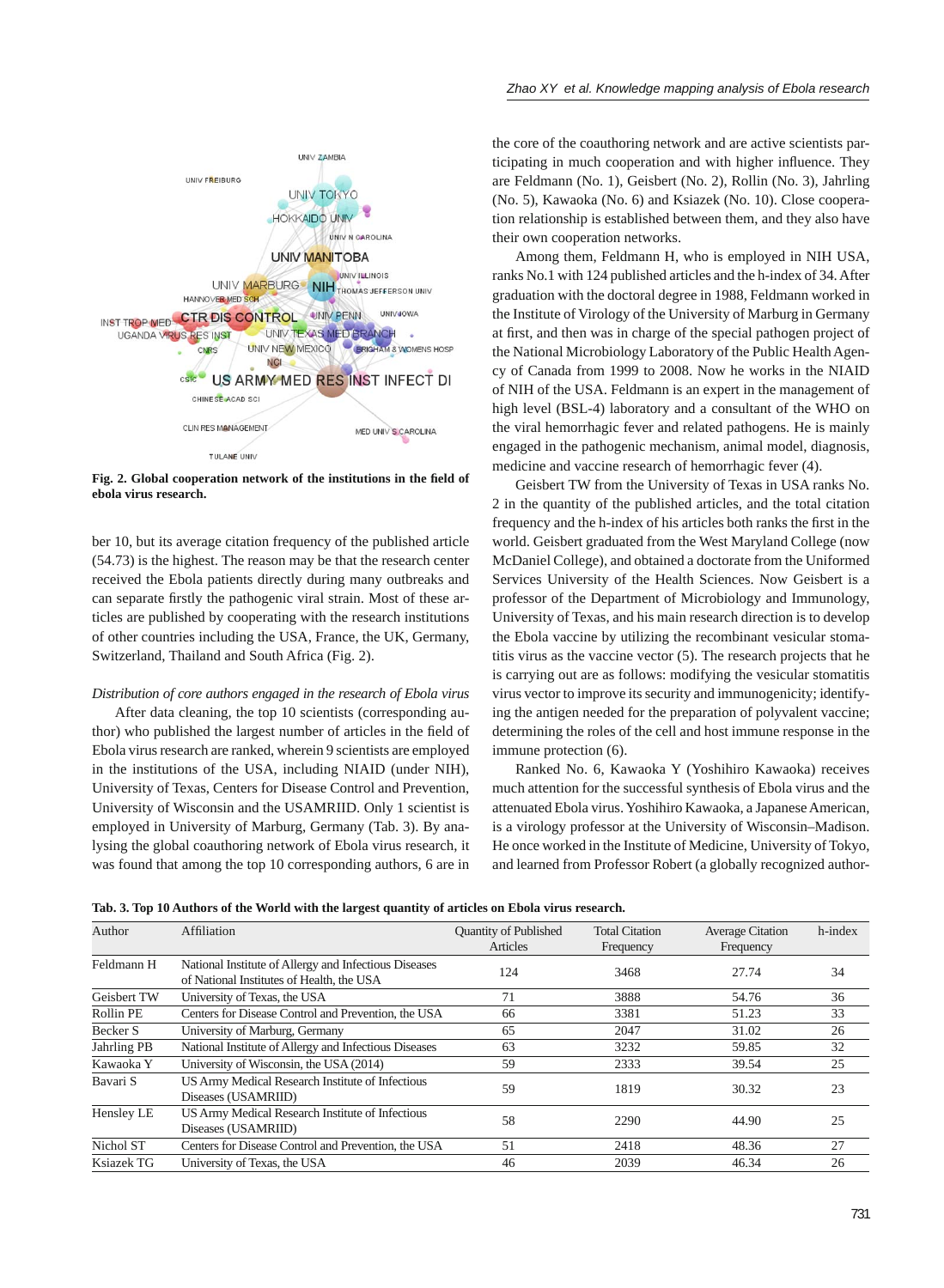729 – 734





**Fig. 4. Hot Keywords of the global Ebola virus research.**

of Ebola vaccine on the primates via experiments and was published collaboratively by NIH and Centers for Disease Control and Prevention (9) (Tab. 4).

**Fig. 3. Global coauthoring network of the Ebola virus research.**

ity in the avian influenza research) of St. Jude Children's Research Hospital in the USA. Using the technology of synthesis of influenza virus, Yoshihiro Kawaoka and his team transferred the genes with which the Ebola virus produces RNA and protein into the cells for test, and then the artificial viruses could be formed on the cell surface. The appearance and structure of this artificial Ebola virus was quite similar to the natural Ebola virus, but its virulence was much weaker. So it can be used to study the interference and virulence mechanisms of Ebola virus or to develop the Ebola vaccine (7). His research articles are valuable for either controlling biological risk or developing vaccine (Fig. 3).

## *Analysis of the highly cited articles on Ebola virus research*

The academic influence of articles can be reflected by the citation frequency. The more frequently an article is cited, the greater the influence of this article in the related field is. Most of such articles reveal a great discovery or provide important experimental data in some research field. Table 4 shows the 10 articles on Ebola virus research included in SCI which are cited most frequently, wherein 8 articles come from the USA, and 2 come from Gabon and Spain, respectively. All these 10 highly cited articles are completed cooperatively by two or more institutions.

In terms of the research content, 7 of the 10 highly cited articles mainly involve the structure and nosogenesis of the Ebola virus, 2 involve the animal experiment for Ebola vaccine, and 1 involves the host of Ebola virus. Among them, the article cited most frequently was published in 2001, which has been cited for 434 times in total, with the annual average citation frequency of 31. This article focused on the function of small molecule peptides encoded by the Ebola virus in accelerating the transfer of the virus, which was published collaboratively by Aaron Diamond AIDS Research Center and Rockefeller University (8). The article with the second highest citation frequency was published in 2000, which has been cited for 378 times in total, with the annual average citation frequency of 25.2. This article studied the effect Analysis of the hotspots and the topic evolvement in the field of *Ebola virus research*

## Hotspot analysis

Cluster analysis is performed on the main keywords in the field of Ebola virus research (Fig. 4). It is indicated that the current researche of Ebola virus mainly focuses on coat glycoprotein, monoclonal antibody, retrovirus, DNA vaccine, fusion protein, matrix protein vp40, matrix protein vp35, phosphoprotein, nucleoprotein, nucleocapsid protein and crystal structure of the Ebola virus. In addition, a few articles discuss the risk brought by Ebola virus as a biological weapon and its threat to organisms (Fig. 4).

## *Analysis of topic evolvement*

The milestone articles (the bigger circle indicates a higher citation frequency) in the field of Ebola virus research are summarized, and the hotspot evolvement process in the field from 1995 to 2014 is analyzed through the sequence diagram of highly cited articles (Fig. 5) (the relevant articles published before 1995 are not included in the SCI database). It can be seen from the diagram that the Ebola virus research is divided into two phases.

Phase 1: basic research phase (1995–1998). The first highly cited article published in 1995 is an experimental study regarding the isolation and identification of new Ebola virus strains. From 1995 to 1998, the highly cited articles in the field of the Ebola virus research mainly focused on the viral glycoprotein, including the studies of mRNA, encoding and function of glycoprotein, and the mechanism of action of secreted glycoprotein and transmembrane glycoprotein in cells. In addition, along with the heated debate on the possibility of airborne transmission of the Ebola virus in the scientific community, the research articles on this topic published in this period also become highly cited articles.

It should be noted that the US Army Medical Research Institute of Infectious Diseases (USAMRIID) started the research on the airborne transmission of Ebola virus in 1992, and they believed that the Ebola virus can spread through the air among the non-human primates (including Macaca mulatta, Cercopithecus aethiops and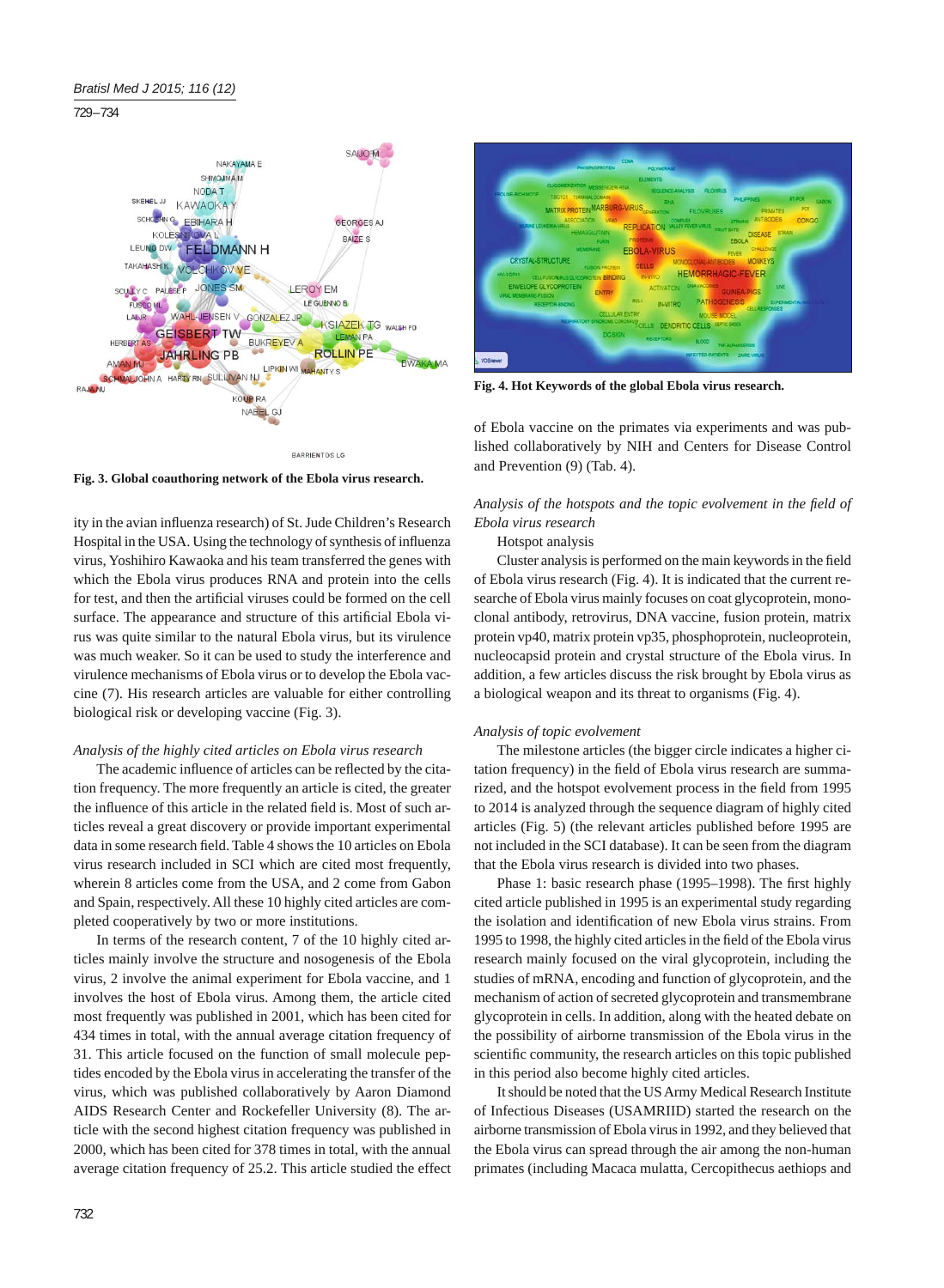| Rank           | Title                                                                                                                                  | Author                                         | Journal                                                                                          | Publishing<br>Time | Citation<br>frequency | Country |
|----------------|----------------------------------------------------------------------------------------------------------------------------------------|------------------------------------------------|--------------------------------------------------------------------------------------------------|--------------------|-----------------------|---------|
|                | HIV-I and Ebola virus encode small<br>peptide motifs that recruit Tsg101 to<br>sites of particle assembly to facilitate<br>egress      | Martin-Serrano, J; Zang, T;<br>Bieniasz, PD    | <b>NATURE MEDICINE</b>                                                                           | 2001               | 432                   | The USA |
| $\overline{2}$ | Development of a preventive vaccine<br>for Ebola virus infection in primates                                                           | Sullivan, NJ; Sanchez, A;<br>Rollin, PE et al. | <b>NATURE</b>                                                                                    | 2000               | 376                   | The USA |
| 3              | Fruit bats as researvoirs of Ebola virus                                                                                               | Leroy, EM; kumulungui, B;<br>Pourrut, P        | <b>NATURE</b>                                                                                    | 2005               | 324                   | Gabon   |
| $\overline{4}$ | C-type lectins DC-SIGN and L-SIGN<br>mediate cellular entry by Ebola virus<br>in cis and in trans                                      | Alvarez, CP; Lasala, F; Car-<br>rillo. J       | <b>JOURNAL OF VIROLOGY</b>                                                                       | 2002               | 288                   | Spain   |
| 5              | Endosomal proteolysis of the Ebola<br>virus glycoprotein is necessary for<br>infection                                                 | Chandran, K; Sullivan, NJ;<br>Felbor, U et al. | <b>SCIENCE</b>                                                                                   | 2005               | 276                   | The USA |
| 6              | A system for functional analysis of<br>Ebola virus glycoprotein                                                                        | Takada, A; Robison, C;<br>Goto, H et al.       | PROCEEDINGS OF THE NATION-<br>ALACADEMY OF SCIENCES OF<br>THE UNITED STATES OF<br><b>AMERICA</b> | 1997               | 266                   | The USA |
| 7              | Crystal structure of the Ebola virus<br>membrane fusion subunit, GP2, from<br>the envelope glycoprotein ectodomain                     | Weissenhorn, W; Carfi, A;<br>Lee, KH et al.    | <b>MOLECULAR CELL</b>                                                                            | 1998               | 261                   | The USA |
| 8              | Lipid raft microdomains: A gateway<br>for compartmentalized trafficking of<br>Ebola and Marburg viruses                                | Bavari, S; Bosio, CM; Wie-<br>gand, E;         | JOURNAL OF EXPERIMENTAL<br><b>MEDICINE</b>                                                       | 2002               | 251                   | The USA |
| 9              | The virion glycoproteins of Ebola<br>viruses are encoded in two reading<br>frames and are expressed through<br>transcriptional editing | Sanchez, A; Trappier, SG;<br>Mahy, BWJ         | PROCEEDINGS OF THE NATION-<br>ALACADEMY OF SCIENCES OF<br>THE UNITED STATES OF<br><b>AMERICA</b> | 1996               | 248                   | The USA |
| 10             | Accelerated vaccination for Ebola vi-<br>rus haemorrhagic fever in non-human<br>primates                                               | Sullivan, NJ; Geisbert, TW;<br>Geisbert, JB    | <b>NATURE</b>                                                                                    | 2003               | 244                   | The USA |

|  |  |  |  |  |  | Tab. 4. List of the highly cited articles in the field of Ebola virus research. |  |  |  |  |  |  |
|--|--|--|--|--|--|---------------------------------------------------------------------------------|--|--|--|--|--|--|
|--|--|--|--|--|--|---------------------------------------------------------------------------------|--|--|--|--|--|--|

Macaca fascicularis) (10, 11). The articles from the University of Manitoba, Canada, show a similar research result (12). Although the conclusions above goe against the current mainstream view that Ebola virus cannot spread through the air and needs further research to verify, it is still worth special attention.

Phase II, a transition phase from basic research to prevention and treatment research (1999–2011). Since 1999, the highly cited articles involve the humoral immune response and the intravascular cell apoptosis related to Ebola virus infection. From 2000 to

2008, the themes of the highly cited articles began to concentrate on testing method of Ebola virus and animal experiment of Ebola vaccine. Meanwhile, from 1999 to 2011, the structure and function of the glycoproteins of Ebola virus (e.g., vp35 and VP40) is still the research hotspot.

*Distribution of the articles of Ebola virus research in major journals*

By analyzing the major journals which publish the articles regarding Ebola virus research, it is found that the Journal of Viro-



**Fig. 5. Sequence diagram of 50 highly cited articles in the fi eld of Ebola virus research.**